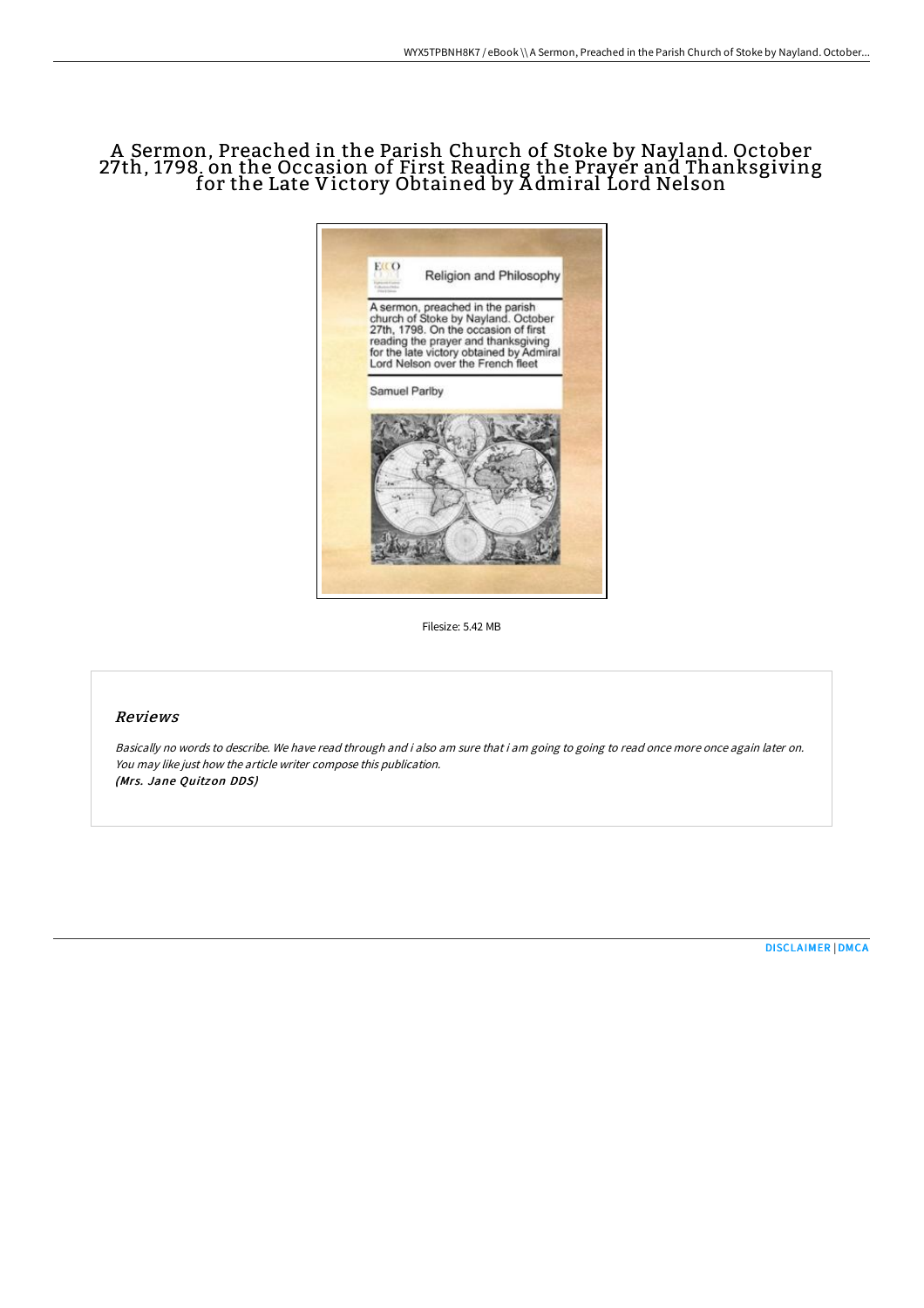## A SERMON, PREACHED IN THE PARISH CHURCH OF STOKE BY NAYLAND. OCTOBER 27TH, 1798. ON THE OCCASION OF FIRST READING THE PRAYER AND THANKSGIVING FOR THE LATE VICTORY OBTAINED BY ADMIRAL LORD NELSON



Gale Ecco, Print Editions, 2010. PAP. Condition: New. New Book. Delivered from our UK warehouse in 3 to 5 business days. THIS BOOK IS PRINTED ON DEMAND. Established seller since 2000.

 $\frac{1}{100}$ Read A Sermon, Preached in the Parish Church of Stoke by Nayland. October 27th, 1798. on the Occasion of First Reading the Prayer and [Thanksgiving](http://techno-pub.tech/a-sermon-preached-in-the-parish-church-of-stoke-.html) for the Late Victory Obtained by Admiral Lord Nelson Online  $\overline{z}$  Download PDF A Sermon, Preached in the Parish Church of Stoke by Nayland. October 27th, 1798. on the Occasion of First Reading the Prayer and [Thanksgiving](http://techno-pub.tech/a-sermon-preached-in-the-parish-church-of-stoke-.html) for the Late Victory Obtained by Admiral Lord Nelson